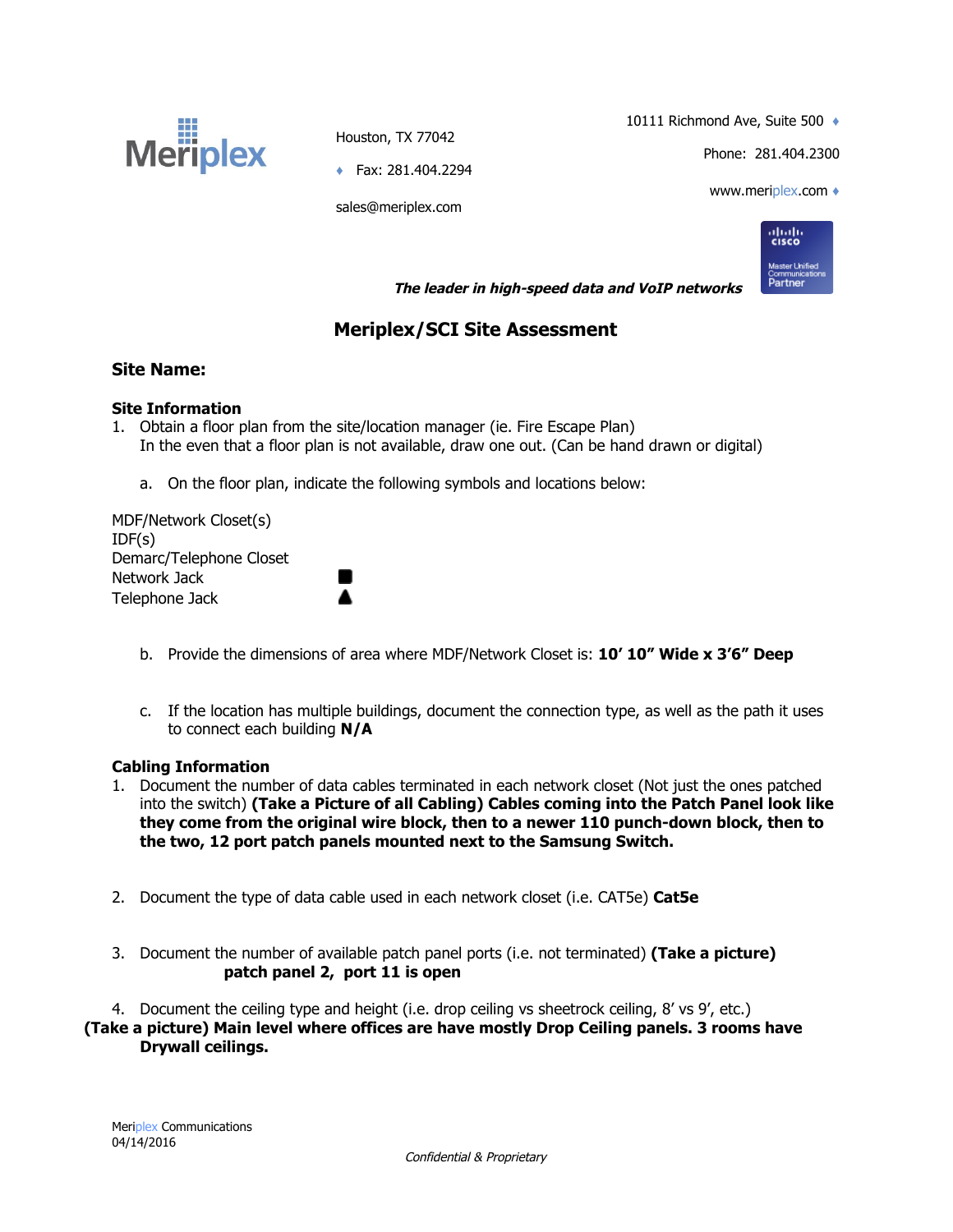

5. Is there Attic Access to run the new cables? **(Take a picture) Very large open attic space runs over the entire main level office area. Looks Good for dropping cable throughout office walls.**

#### **Network Information**

1. Document the existence and location of any wireless access points **(Take a picture) 1 single ZyXEL WLAN AP on the wall in the conference room, near the copier.**

2. Document the model number, location, and quantity of any network switches throughout the site **(Take a picture) Small Cisco switch/router in the main data closet in the basement. I could not get model or serial as it was attached to wall.**

- a. Document the number of open ports on each switch **(Take a picture) Cisco 5 port switch, with Port 1 and Port 5 occupied.**
- 3. Document the existence, model number, and location of any network hubs **(Take a picture) N/A**

4. If the location has an IDF, please confirm the type (fiber vs copper) of the connection to the MDF **(Take a picture) N/A**

a. If fiber, please document the number of strands terminated (2, 6, 12, etc.) **(Take a picture) Only Fiber I see comes from the outside wall into the data closet and into the Verizon FiOs Fiber D-Marc box.**

b. If fiber, please document the type of termination (i.e. SC, ST, LC, etc.) **(Take a picture) SC into the D-Marc.**

- 5. Document the make and model of any UPS that exist, including outlet type on each UPS **(Take a picture) Verizon FiOS Battery Backup unit in Data Closet.**
- 6. Document the quantity and type of any electrical outlets in each network closet **(Take a picture) One main Power Strip with 1 open outlet available.**
	- a. Include outlets available on the UPS and wall outlets **(Take a picture) N/A**
- 7. Document the existence of any onsite servers **(Take a picture) N/A**
- 8. Document the existence of any camera systems **(Take a picture) Was told there are cameras down by the other building.**

Meriplex Communications **Confidential & Proprietary August 13, 2018** August 13, 2018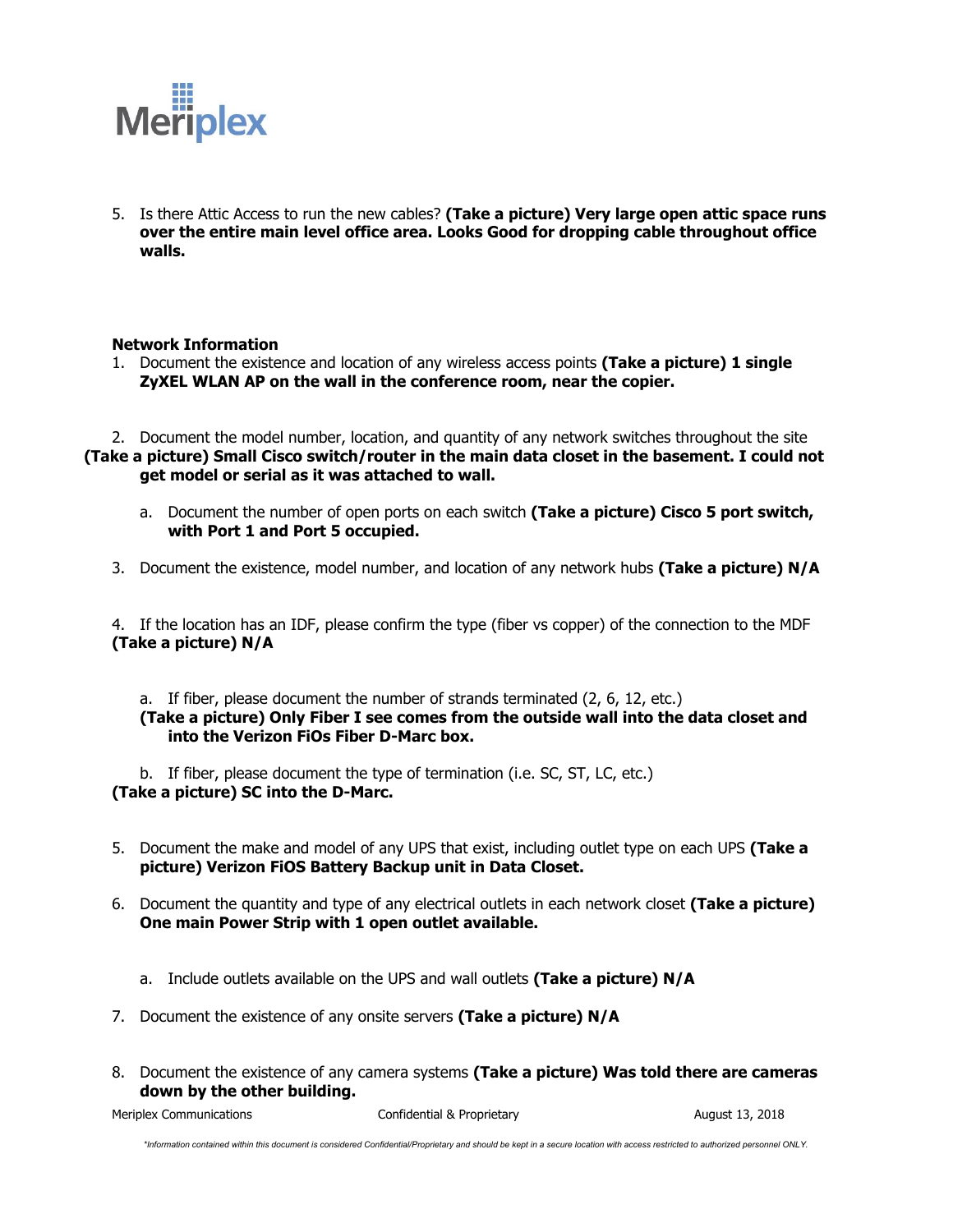

- 2 Cameras into ADT/Pulse Gateway
	- a. Note if the location has remote access to the cameras. **Information unavailable.**

**At this point of the survey, please contact the on call Network Architect with the phone number provided on the work order for any site-specific instructions or requests.**

#### **Phone System Information**

- 1. Document the make and model and location of the existing phone system **(Take a picture) Samsung Digital Communications System. Office Serv 7100**
	- a. Confirm with the LPOC that this is the only building on the phone system. **This information is unavailable or unknown.**
- 2. Document the number of POTS lines coming into the phone system **(Take a picture) I believe the POTS have been cut and left hanging in the data closet. See photo.**
	- a. Are the POTS lines setup in a hunt group? **N/A**
	- b. What is the main number? **610-667-0550**
- 3. Document the existence of a PRI **(Take a picture) N/A**
- 4. Document the existence of any POTS lines independent of the PBX: **N/A**
	- a. Document the phone number and purpose of these lines (i.e. fax, alarm, etc.) **Bizcom Company is used for Alarm system tied to phone line.**
- 5. Document the number of telephones currently at the location **(Take a picture) 13 phones**
	- a. Is there an onsite receptionist? **No**
	- b. Conference phones? **No**
	- c. Desk Phones? **11 desk phones 2 wall mounted**

Meriplex Communications **Confidential & Proprietary** August 13, 2018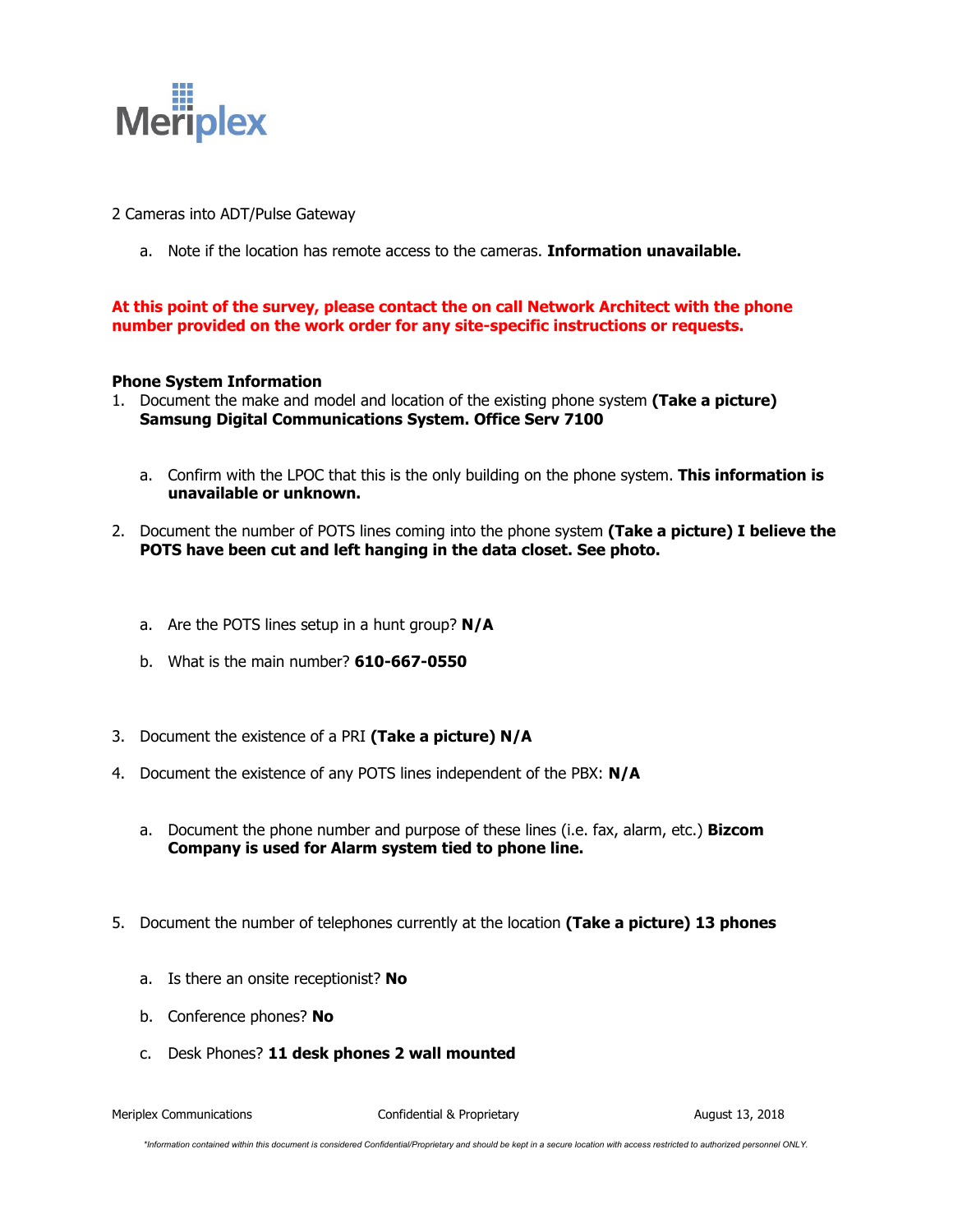

- d. Are there any phones mounted on the wall? (i.e. break room, etc.) **Kitchen and Conference Room**
- 6. Please Document whether location has Overhead paging in the building or Intercom Paging through their phones: **Yes. Phones can use intercom and overhead Paging**
- 7. Please ask the site manager for an extension list with the names of the employees as well as the TN/extension assigned to them **(Take a picture) See Attached photo.**





**SCI Representative Signature Assessment Tech Signature**

Meriplex Communications **Confidential & Proprietary August 13, 2018** August 13, 2018